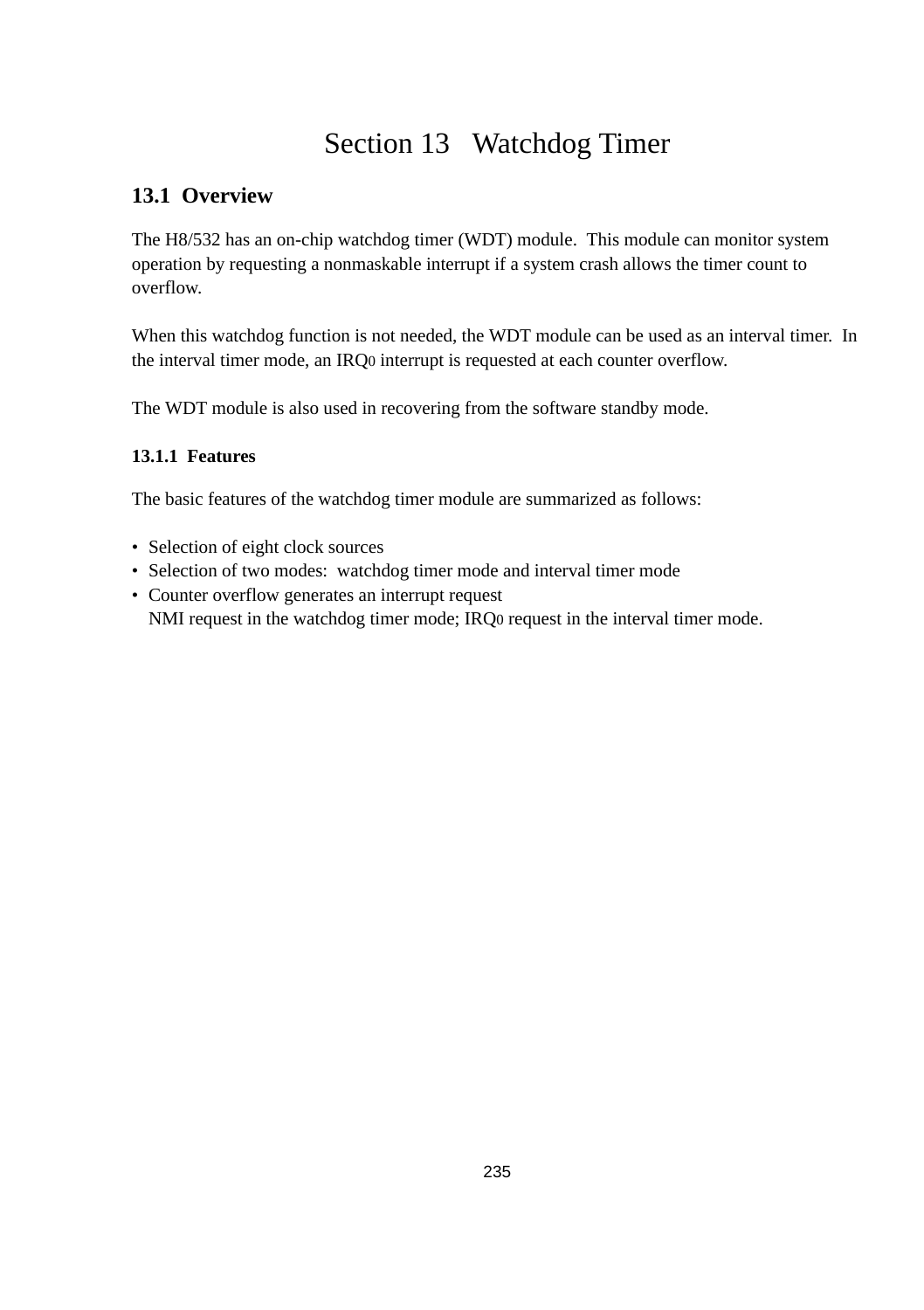#### **13.1.2 Block Diagram**



Figure 13-1 is a block diagram of the watchdog timer.

**Figure 13-1 Block Diagram of Timer Counter**

#### **13.1.3 Register Configuration**

Table 13-1 lists information on the watchdog timer registers.

#### **Table 13-1 Register Configuration**

|                               | <b>Initial</b>      |               |       | <b>Addresses</b> |               |
|-------------------------------|---------------------|---------------|-------|------------------|---------------|
| <b>Name</b>                   | <b>Abbreviation</b> | R/W           | Value | Write            | Read          |
| Timer control/status register | <b>TCSR</b>         | $R/(W)*$ H'18 |       | <b>H'FFED</b>    | H'FFEC        |
| Timer counter                 | TCNT                | R/W           | H'OO  | <b>H'FFED</b>    | <b>H'FFED</b> |

\* Software can write a 0 to clear the status flag bits, but cannot write 1.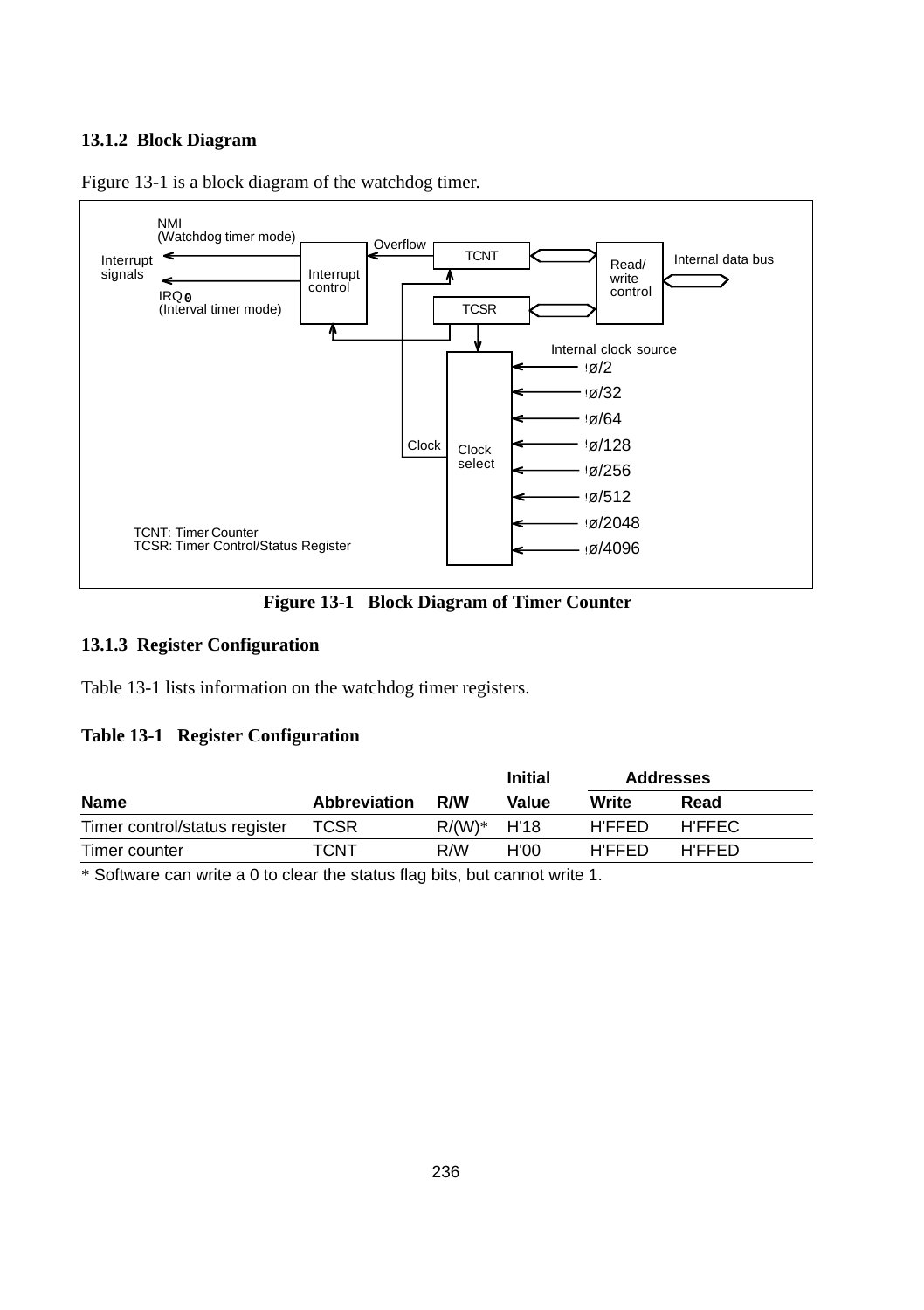# **13.2 Register Descriptions**

#### **13.2.1 Timer Counter TCNT—H'FFED**

| Bit           |     |     |     |     | J   |     |     |     |
|---------------|-----|-----|-----|-----|-----|-----|-----|-----|
|               |     |     |     |     |     |     |     |     |
| Initial value |     |     |     |     |     |     |     |     |
| Read/Write    | R/W | R/W | R/W | R/W | R/W | R/W | R/W | R/W |

The watchdog timer counter (TCNT) is a readable/writable\* 8-bit up-counter. When the timer enable bit (TME) in the timer control/status register (TCSR) is set to 1, the timer counter starts counting pulses of an internal clock source selected by clock select bits 2 to 0 (CKS2 to CKS0) in the TCSR. When the count overflows (changes from H'FF to H'00), an overflow flag (OVF) in the TCSR is set to 1.

The watchdog timer counter is initialized to H'00 at a reset and when the TME bit is cleared to 0.

\* TCNT is write-protected by a password. See section 13.2.3, "Notes on Register Access" for details.

### **13.2.2 Timer Control/Status Register (TCSR)—H'FFEC (Read), H'FFED (Write)**

| Bit           |                        |       |            |  |      |      |                  |
|---------------|------------------------|-------|------------|--|------|------|------------------|
|               | <b>OVF</b>             | WT/IT | <b>TME</b> |  | CKS2 | CKS1 | CKS <sub>0</sub> |
| Initial value |                        |       |            |  |      |      |                  |
| Read/Write    | $R/(W)^*$ <sup>1</sup> | R/W   | R/W        |  | R/W  | R/W  | R/W              |

The watchdog timer control/status register (TCSR) is an 8-bit readable/writable\*2 register that selects the timer mode and clock source and performs other functions.

Bits 7 to 5 are initialized to 0 at a reset and in the standby modes. Bits 2 to 0 are initialized to 0 at a reset, but retain their values in the standby modes.

- \*1 Software can write a 0 in bit 7 to clear the flag, but cannot set this bit to 1.
- \*2 The TCSR is write-protected by a password. See section 13.2.3, "Notes on Register Access" for details.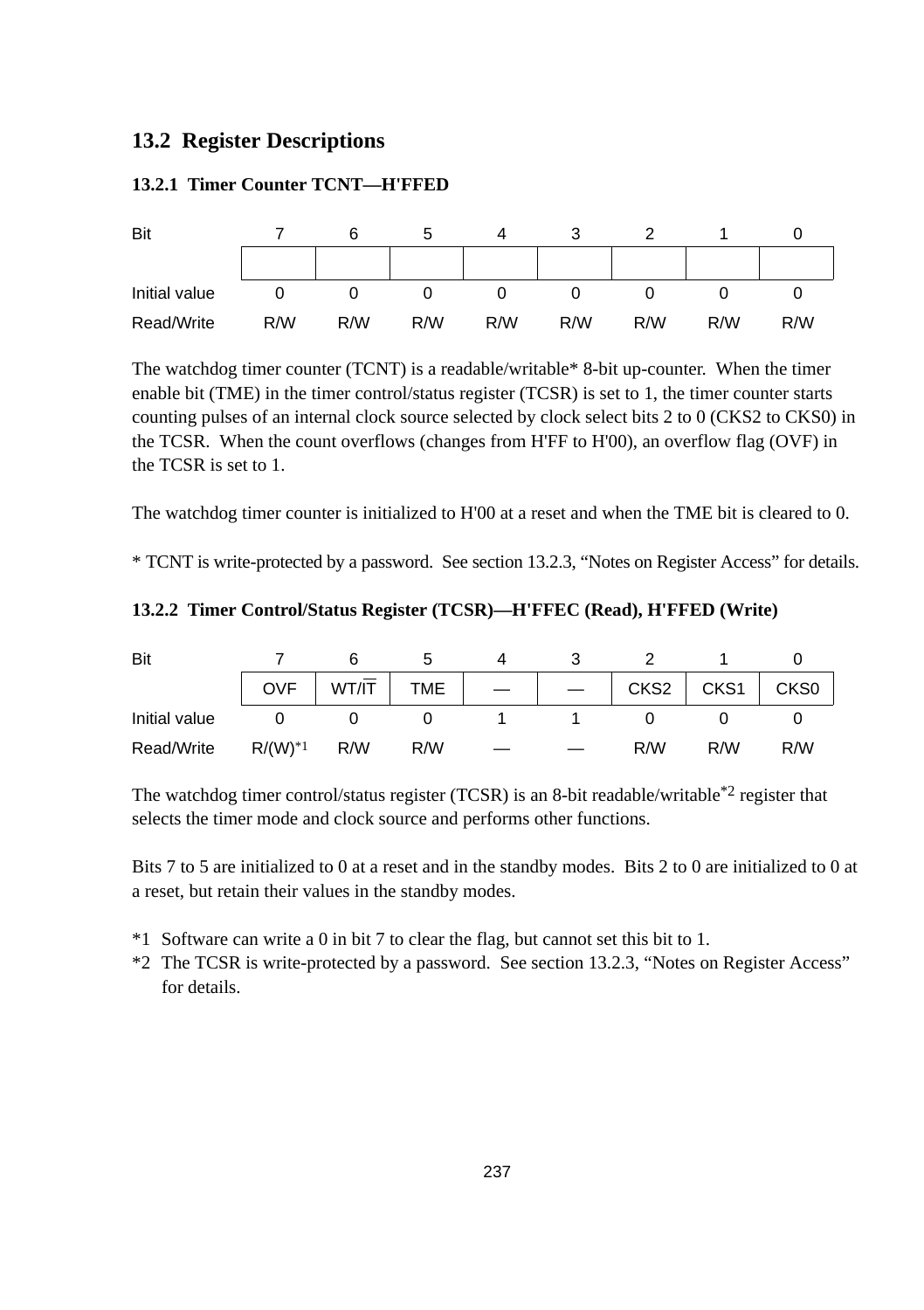**Bit 7—Overflow Flag (OVF):** This bit indicates that the watchdog timer count has overflowed.

| <b>Bit 7</b> |                                                                       |
|--------------|-----------------------------------------------------------------------|
| <b>OVF</b>   | <b>Description</b>                                                    |
| $\Omega$     | This bit is cleared to from 1 to 0 when the CPU reads (Initial value) |
|              | the OVF bit, then writes a 0 in this bit.                             |
|              | This bit is set to 1 when TCNT changes from H'FF to H'00.             |

**Bit 6—Timer Mode Select (WT/** $(T)$ **:** This bit selects whether to operate in the watchdog timer mode or interval timer mode.

#### **Bit 6**

| WT/IT | <b>Description</b>                |                 |
|-------|-----------------------------------|-----------------|
|       | Interval timer mode (IRQ request) | (Initial value) |
|       | Watchdog timer mode (NMI request) |                 |

**Bit 5—Timer Enable (TME):** This bit enables or disables the timer.

#### **Bit 5**

| <b>TME</b> | <b>Description</b>                                             |                 |  |
|------------|----------------------------------------------------------------|-----------------|--|
|            | TCNT is initialized to H'00 and stopped.                       | (Initial value) |  |
|            | TCNT runs. An interrupt is requested when the count overflows. |                 |  |

**Bits 4 and 3—Reserved:** These bits cannot be modified and are always read as 1.

**Bits 2, 1, and 0—Clock Select (CKS2, CKS1, and CKS0):** These bits select one of eight clock sources obtained by dividing the system clock  $(\emptyset)$ .

The overflow interval listed in the table below is the time from when the watchdog timer counter begins counting from H'00 until an overflow occurs.

In the interval timer mode, IRQ0 interrupts are requested at this interval.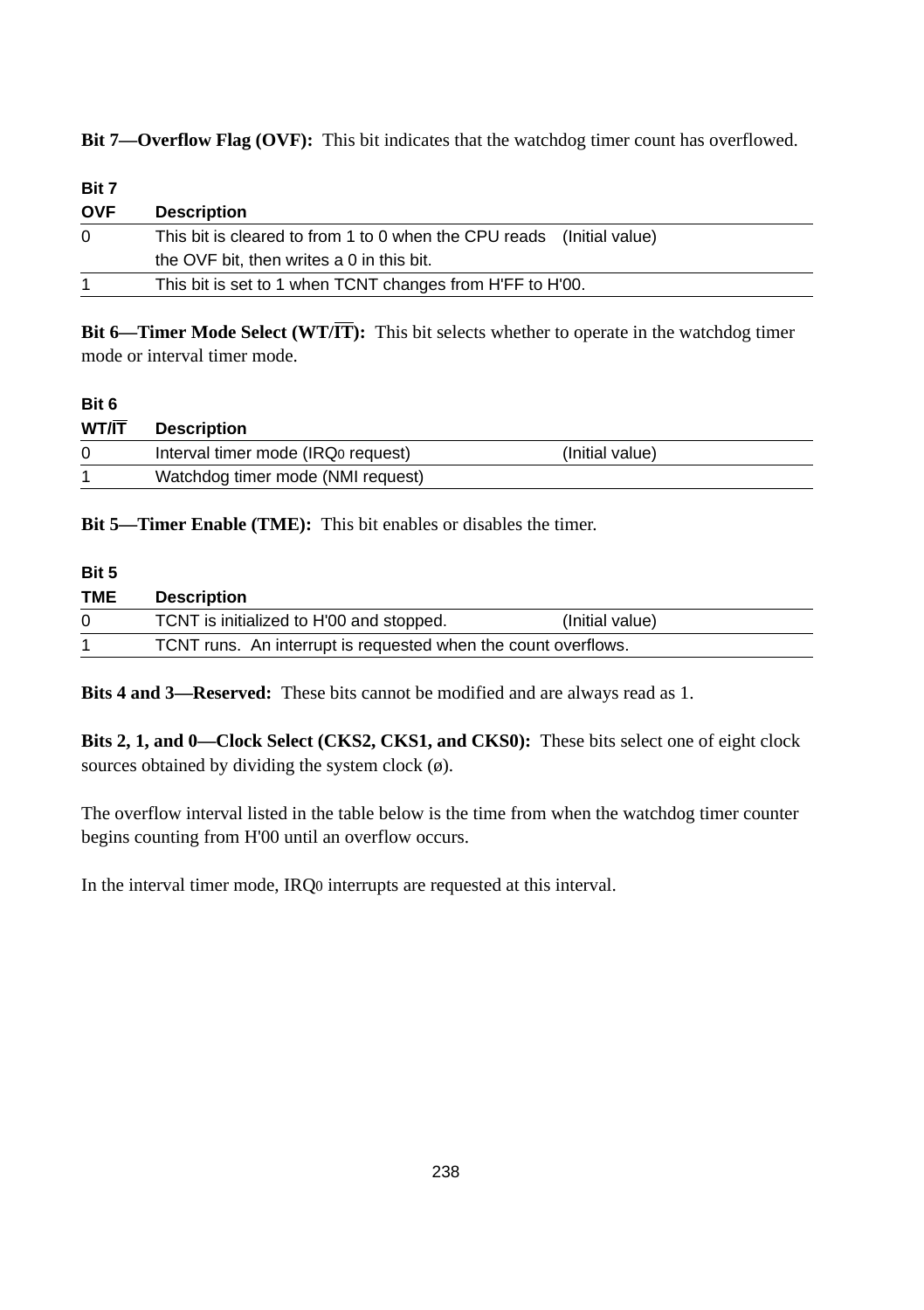| Bit 2            | Bit 1            | Bit 0            | <b>Description</b>  |                                            |  |
|------------------|------------------|------------------|---------------------|--------------------------------------------|--|
| CKS <sub>2</sub> | CKS <sub>1</sub> | CKS <sub>0</sub> | <b>Clock Source</b> | Overflow Interval ( $\varnothing$ = 10MHz) |  |
| 0                | 0                |                  | $\varnothing$ /2    | (Initial value)<br>$51.2\mu s$             |  |
| 0                | 0                |                  | $\varnothing$ /32   | $819.2\mu s$                               |  |
| 0                |                  |                  | $\varnothing$ /64   | 1.6 <sub>ms</sub>                          |  |
| 0                |                  |                  | ø/128               | 3.3 <sub>ms</sub>                          |  |
|                  |                  |                  | ø/256               | 6.6 <sub>ms</sub>                          |  |
|                  |                  |                  | ø/512               | 13.1 <sub>ms</sub>                         |  |
|                  |                  | O                | ø/2048              | 52.4ms                                     |  |
|                  |                  |                  | ø/4096              | 104.9ms                                    |  |

#### **13.2.3 Notes on Register Access**

The watchdog timer's TCNT and TCSR registers differ from other registers in being more difficult to write. The procedures for writing and reading these registers are given below.

**1. Writing to TCNT and TCSR:** These registers must be written by word access. Programs cannot write to them by byte access. The word must contain the write data and a password.

The watchdog timer's TCNT and TCSR registers both have the same write address. The write data must be contained in the lower byte of the word written at this address. The upper byte must contain H'5A (password for TCNT) or H'A5 (password for TCSR). See figure 13-2.

The result of the access depicted in figure 13-2 is to transfer the write data from the lower byte to the TCNT or TCSR.



**Figure 13-2 Writing to TCNT and TCSR**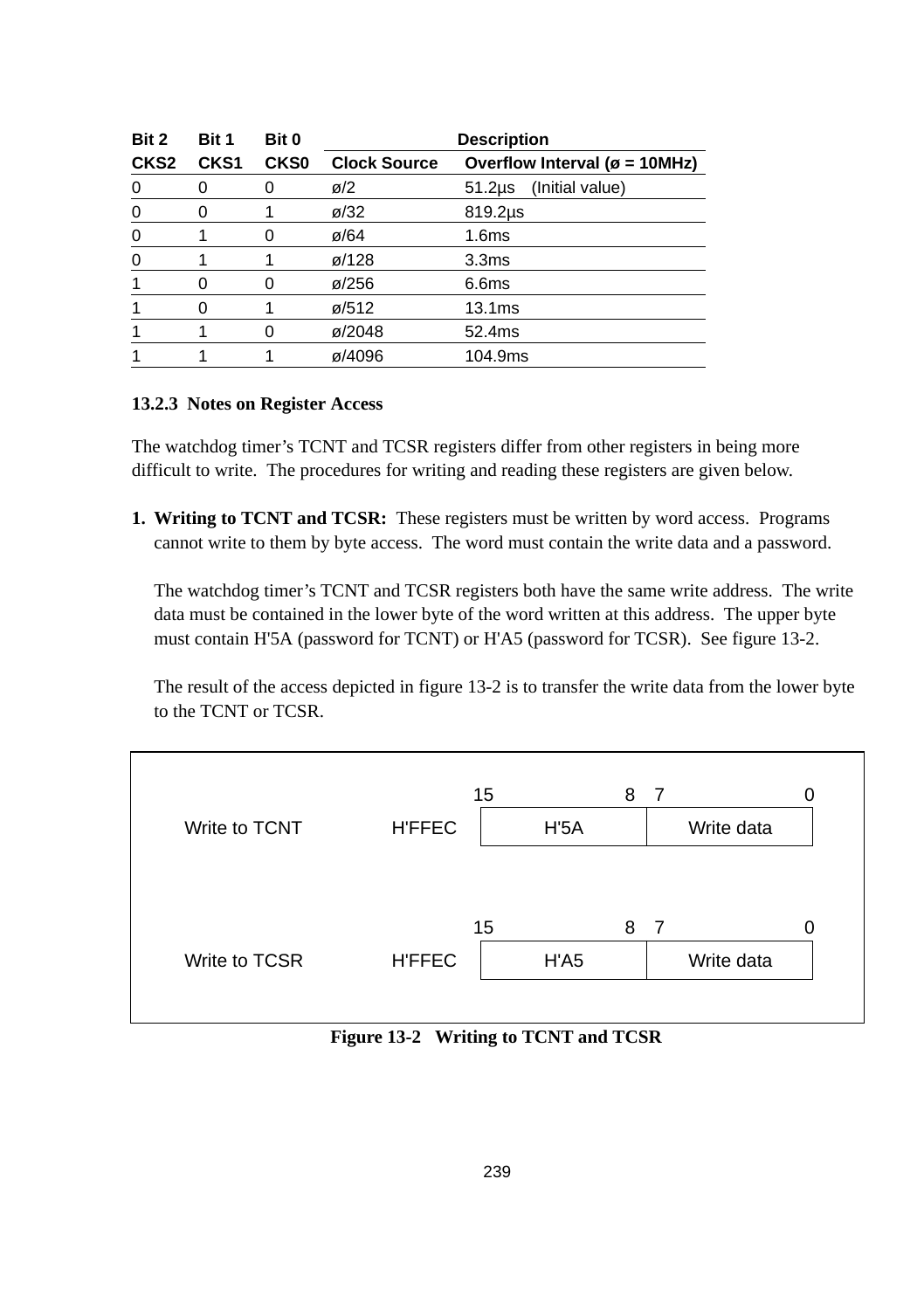#### **Coding Examples:**

To clear TCNT to 00: MOV.W #H'5A00, @H'FFEC To write H'4F in TCSR: MOV.W #H'A54F, @H'FFEC

**2. Reading TCNT and TCSR:** The read addresses are H'FFEC for TCSR and H'FFED for TCNT, as indicated in table 13-2.

These two registers are read like other registers. Byte access instructions can be used.

#### **Table 13-2 Read Addresses of TCNT and TCSR**

| <b>Read Address</b> | Register |
|---------------------|----------|
| H'FFEC              | TCSR     |
| <b>H'FFED</b>       | TCNT     |

# **13.3 Operation**

#### **13.3.1 Watchdog Timer Mode**

The watchdog timer function begins operating when software sets the WT/ $\overline{IT}$  and TME bits to 1 in the TCSR. Thereafter, software should periodically rewrite the contents of the timer counter (normally by writing H'00) to prevent the count from overflowing. If a program crash allows the timer count to overflow, the watchdog timer requests a nonmaskable interrupt (NMI) as shown in figure 13-3.

NMI requests from the watchdog timer have the same vector as NMI requests from the NMI pin, so the NMI interrupt-handling routine must check the OVF bit in the TCSR to determine the source of the interrupt.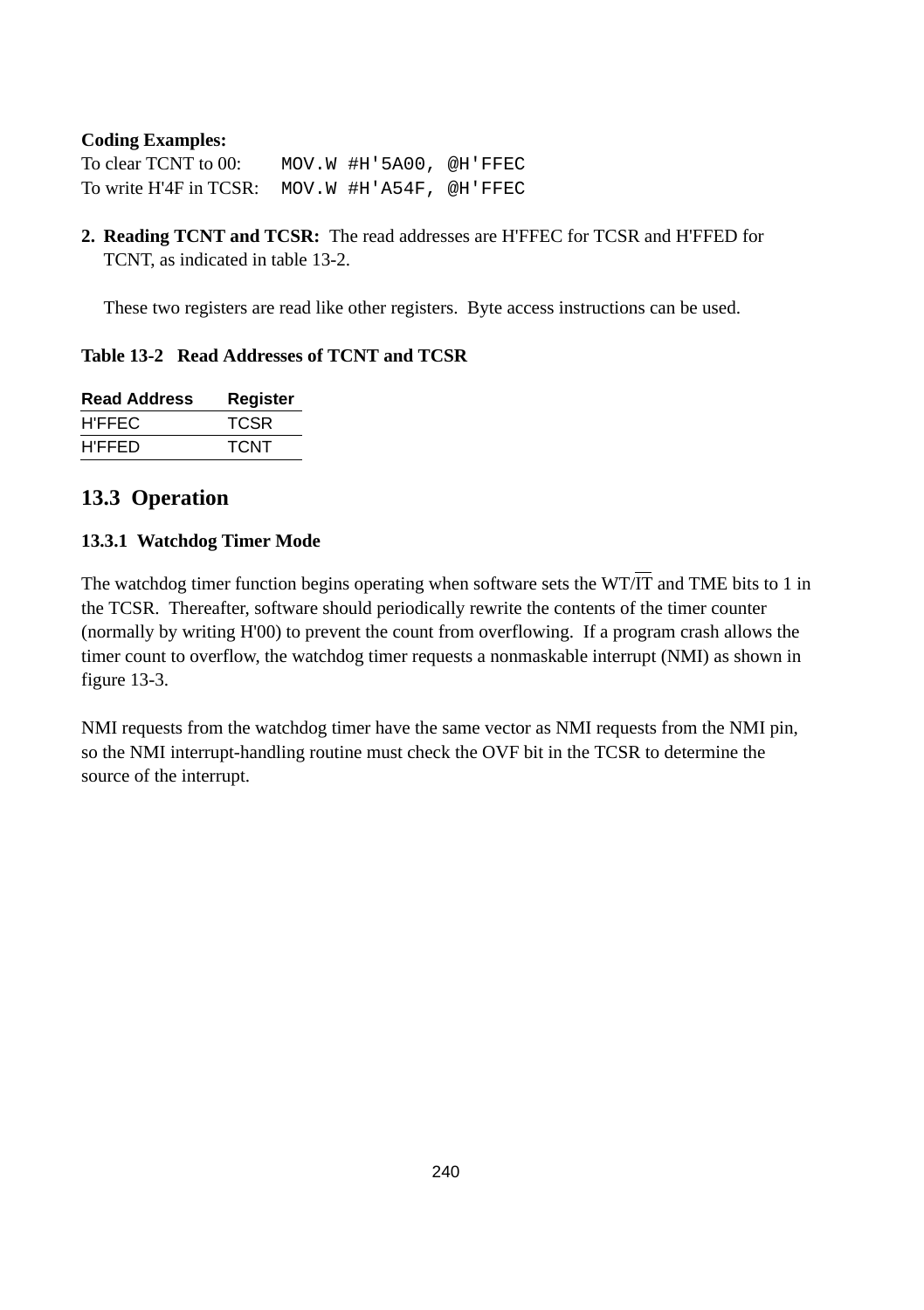

**Figure 13-3 Operation in Watchdog Timer Mode**

### **13.3.2 Interval Timer Mode**

Interval timer operation begins when the WT/ $\overline{IT}$  bit is cleared to 0 and the TME bit is set to 1.

In the interval timer mode, an IRQ0 request is generated each time the timer count overflows. This function can be used to generate IRQ0 requests at regular intervals. See figure 13-4.

IRQ0 requests from the watchdog timer module have the same vector as IRQ0 requests from the IRQ0 pin, so the IRQ0 interrupt-handling routine must check the OVF bit in the TCSR to determine the source of the interrupt.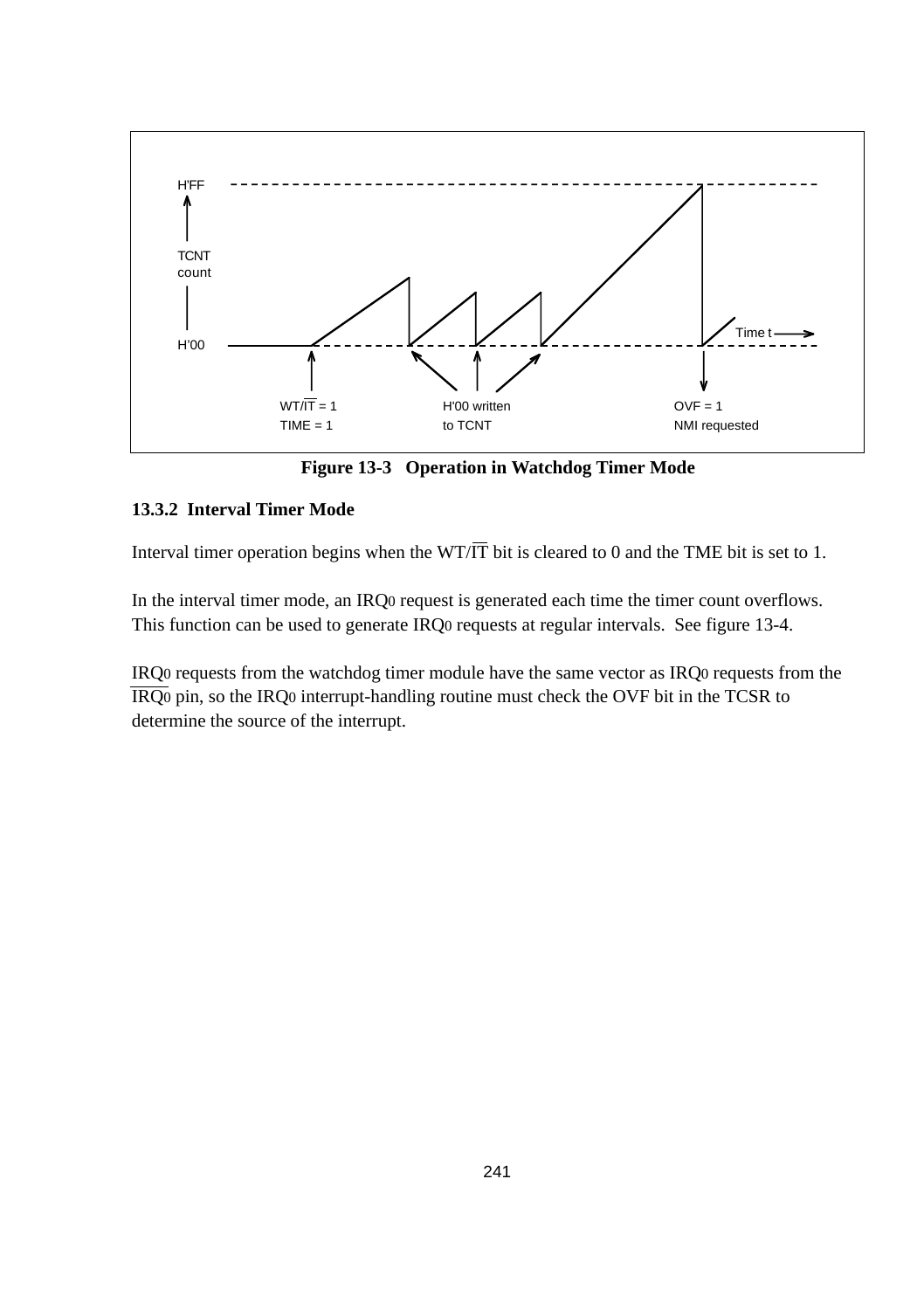

**Figure 13-4 Operation in Interval Timer Mode**

# **13.3.3 Operation in Software Standby Mode**

The watchdog timer has a special function in the software standby mode. Specific watchdog timer settings are required when the software standby mode is used.

- **1. Before Transition to the Software Standby Mode:** The TME bit must be cleared to 0 to stop the watchdog timer counter before a transition to the software standby mode. The chip cannot enter the software standby mode while the TME bit is set to 1. Before entering the software standby mode, software should also set the clock select bits (CKS2 to CKS0) to a value that makes the timer overflow interval equal to or greater than the settling time of the clock oscillator.
- **2. Recovery from the Software Standby Mode:** Recovery from the software standby mode can be triggered by an NMI request. In this case the recovery proceeds as follows:

When an NMI request signal is received, the clock oscillator starts running and the watchdog timer starts counting at the rate selected by the clock select bits before the software standby mode was entered. When the count overflows (H'FF  $\rightarrow$  H'00), the ø clock is presumed to be stable and usable, clock signals are supplied to all modules on the chip, and the NMI interrupthandling routine starts executing. This timer overflow does not set the OVF flag, and the TME bit remains cleared to 0.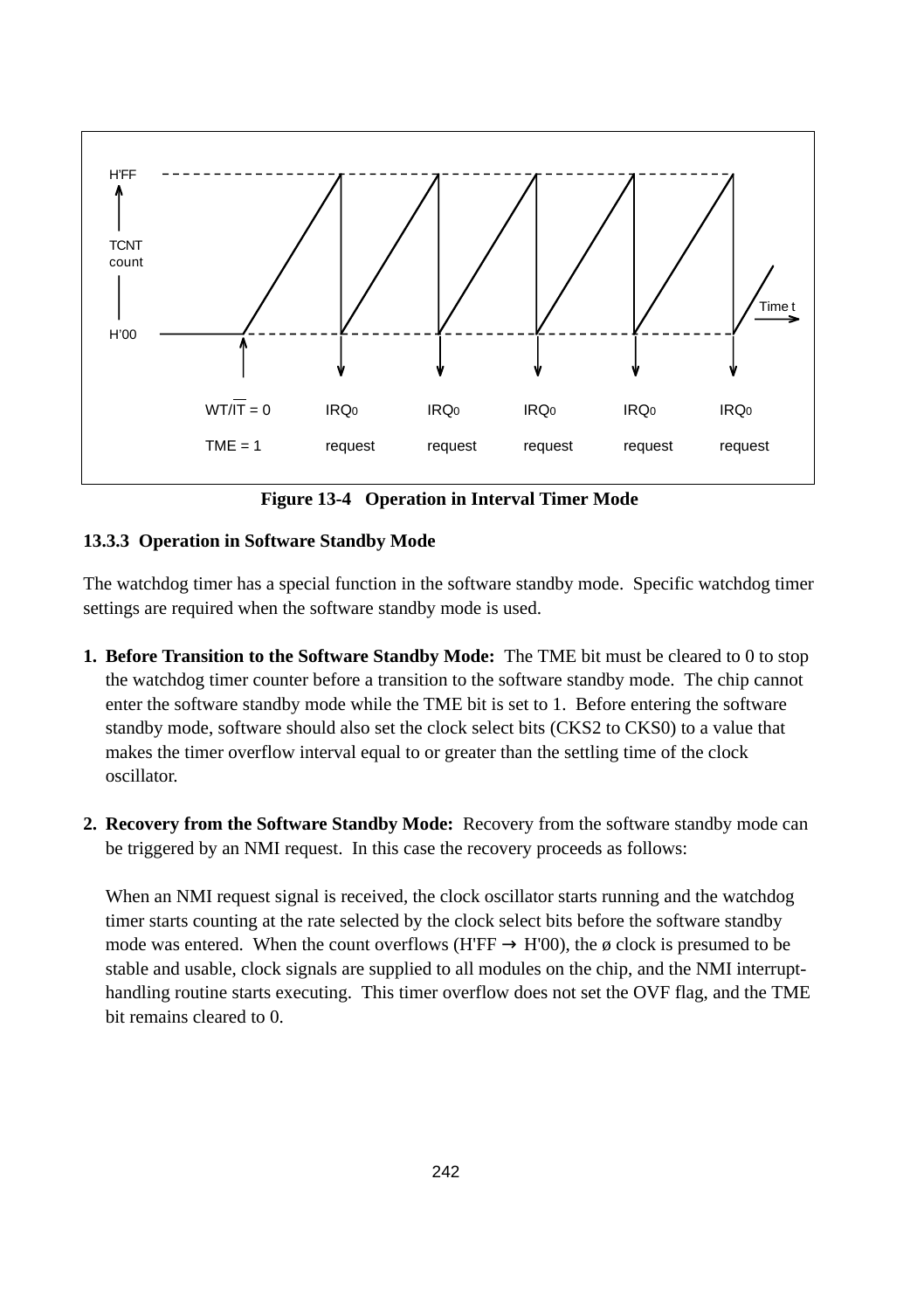### **13.3.4 Setting of Overflow Flag**

The OVF bit is set to 1 when the timer count overflows. Simultaneously, the WDT module requests an NMI or IRQ0 interrupt. The timing is shown in figure 13-5.



**Figure 13-5 Setting of OVF Bit**

# **13.4 Application Notes**

**1. Contention between TCNT Write and Increment:** If a timer counter clock pulse is generated during the T3 state of a write cycle to the timer counter, the write takes priority and the timer counter is not incremented. See figure 13-6.